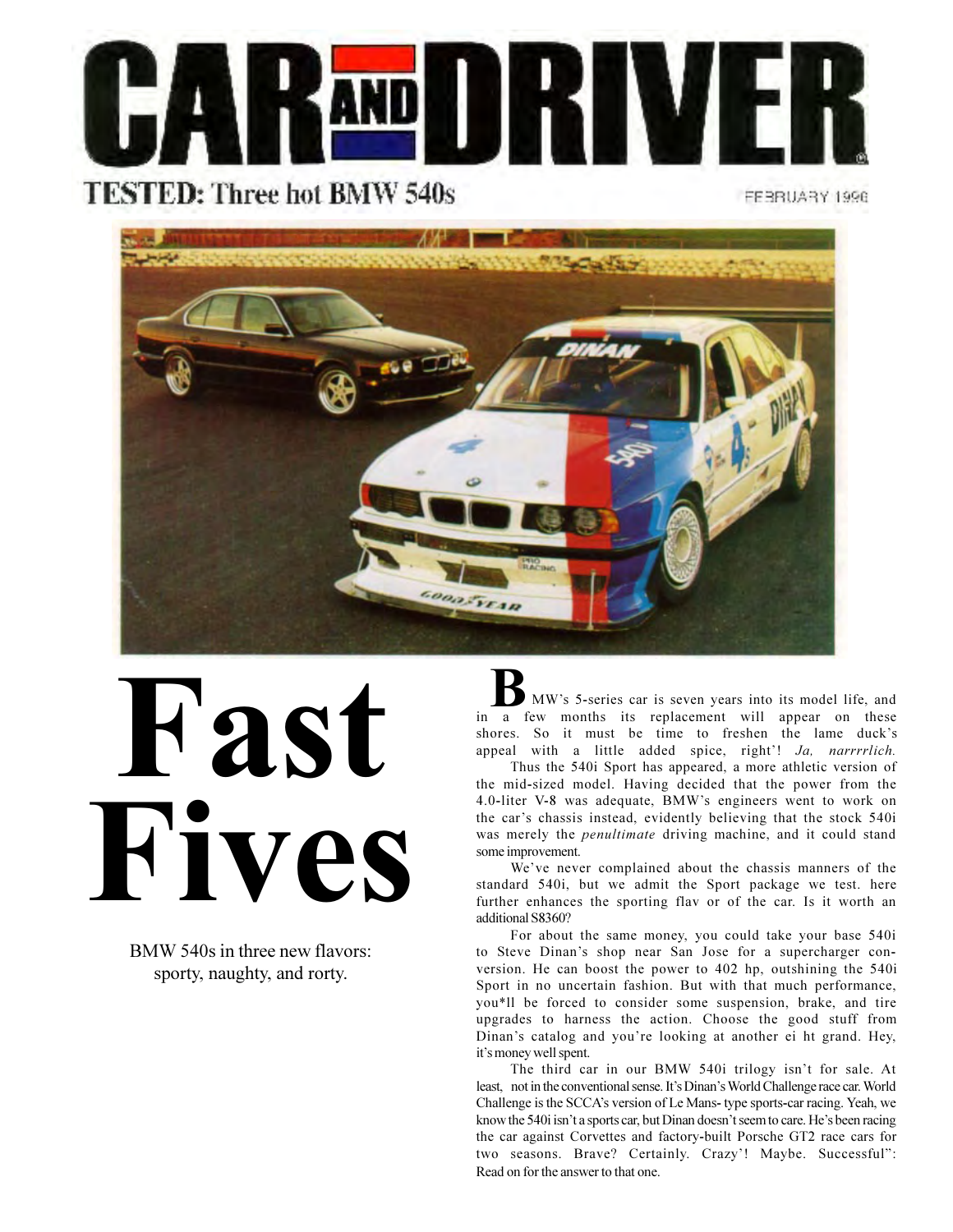### **F A S T , F A S T E R , F A S T E S T**



# FAST: BMW 540i Sport

One look at the front spoiler proves that this car means business, simply reduce airflow under the car, this one on the BMW 540i Sport uses the air to increase braking performance. Specifically, a small duct directs cooling air squarely at the brakes, reducing fade. Not only did this 3770-pound car stop from 70 mph in a short 161 feet, but it was able to repeat such impressive performance again and again in rapid succession.

An engine as powerful as BMWs 4.0-liter aluminum V-8 needs strong brakes. Speed builds effortlessly; while driving in any of the four lower gears, flooring the throttle produces thrust instantly, right up to the redline. A muted shriek rising in pitch with the increasing revs is your best indication that it's time to shift. Not so much as a hint of vibration or

harshnessdisturbs the occupants.

The 540i Sport represents the latest effort from BMW m (the company's special performance division). For \$8360 over the price of the standard 540i six-speed, BMW M adds a performance suspension system, larger front brake rotors, new wheels and tires, deeper front and rear



spoilers, rocker panels, and special M badging,

"So why not call it the M5?" you ask. Because M5 applies to the race-derived *six-cylinder* 5-series sedan sold only in Europe since 1993. This Sport model is basically an M5, because the Sport almost matches it in performance: 0 to 60 mph takes 5.8 seconds (the M5 does it in 5.s), and the quarter flashes by in 14.4 seconds at 98 mph (just one-tenth and 1 mph behind the M5).

Tope speed is limited to a lofty 155 mph in both cars, well about the 540i's 129-mph limit.

An interesting 540i Sport upgrade is BMWs Electronic Damping Control (EDC), which automatically tailors the shock valving to suit driving conditions. EDC monitors the vertical motions of each wheel, vehicle speed, acceleration, braking, and the rate for the driver's steering inputs. The shocks automatically firm up for

hard driving, or you can manually select the stiffest setting via a dash-mounted switch.

Left to the EDC computer's discretion, a near perfect ride/handling compromise emerges. With the help of the Sport's 17-inch aluminum wheels and 235/45ZR-17 Michelin Pilot SX tires, grip climbs to 0.88 g from the standard 540is 0.78 g and the M5's 0.82 g. Excellent controllability encourages probing of the high cornering limits. The 45-series tires deliver a bit more bump impact; otherwise, this car is comfortable.

Any \$64,000 sedan should be powerful, accommodating, and practical to a degree. This one excels in each of these tangible categories, but its real value lies in the intangibles: How easily it hurtles down a lonely country road at very naughty speeds. Or the urgency with which it tackles everyday driving, transforming the mundane grocery trip into a full-blown qualifying run.

|                           |                                                                                   |  | Dinan 540i Supercharged: front-engine, rear wheel-drive, |  |  |
|---------------------------|-----------------------------------------------------------------------------------|--|----------------------------------------------------------|--|--|
| 5-passenger, 4-door sedan |                                                                                   |  |                                                          |  |  |
|                           | <b>Price as tostad: <math>\$62,007</math> (base price: <math>\$64,007</math>)</b> |  |                                                          |  |  |

**Price as tested:** \$63,997 (base price: \$61,907) **Engine type:** DOHC 32-valve V-8, aluminum block and heads, Dinan/Bosch Motronic HFM engine-control system

| with port fuel injection |  |
|--------------------------|--|
|                          |  |
|                          |  |
|                          |  |
|                          |  |
|                          |  |
|                          |  |
|                          |  |
|                          |  |
|                          |  |
|                          |  |
|                          |  |
|                          |  |
|                          |  |
|                          |  |
|                          |  |
|                          |  |
|                          |  |

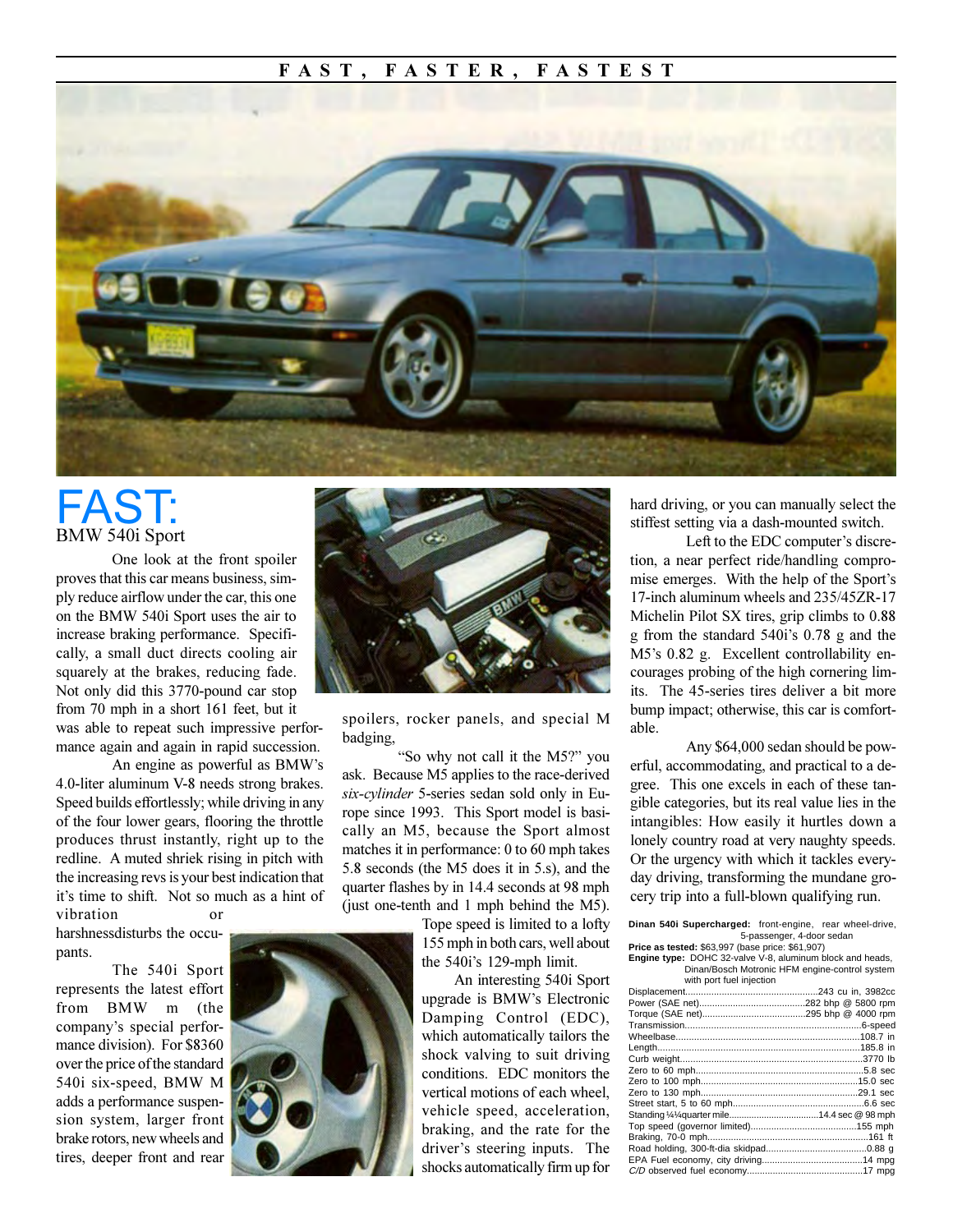An extra \$8360—nearly \$64,000 total—is a lot to spend on a car that will soon look seven years old. But as swan songs go, this is a sweet one.

*Larry Webster*

# FASTER: Dinan

Supercharged 540i

Steve Dinan has been modifying and racking BMWs for years, and we think of his company as the stateside equivalent of the German BMW master-tuning firm Alpina. That's because Dinan manages to add loads of extra power and performance while retaining the refinement, look, and feel of the original cars.

Many of Dinan's recent offerings were turbocharged, but Steve realized that turbo conversions were steadily increasing in price because of the extensive engine rebuilding that accompanied them. His answer has been to switch to supercharging-a bolt-on technique requiring relatively few additional components and engine-management revisions.

The base \$6995 supercharger system includes a belt-driven Powerdyne centrifugal-type supercharger (with ceramic bearings that require no oil), a compressor-bypass assembly, engine-control software, a lowrestriction air-filter system, high-flow fuel injectors, a Turbotronics-10 module (which piggybacks onto the stock airflow meter to calibrate it for forced induction), and a dual fuel-pump assembly. Out test car had the Stage 2 setup that adds a freer-flowing exhaust system for another grand.

This \$7995 set of performance upgrades adds 120 horsepower (at 6000 rpm), and the car certainly feels that strong out on the open road. At low engine speeds, you can hear a barely audible whiz from the supercharger, but any amount of throttle buries that sound under nicely modulated V-8 noises.

Throttle response is smooth and

**Dinan 540i Supercharged:** front-engine, rear wheel-drive, 5-passenger, 4-door sedan **Price as tested:** \$68,554

**Engine type:** supercharged and intercooled DOHC 32-valve V-8, aluminum block and heads, Dinan/Bosch

| v-o. alullillulli block allu littaus. Dillali/Doscil |  |  |
|------------------------------------------------------|--|--|
| Motronic HFM engine-control system with port         |  |  |
| fuel injection                                       |  |  |
|                                                      |  |  |
|                                                      |  |  |
|                                                      |  |  |
|                                                      |  |  |
|                                                      |  |  |
|                                                      |  |  |
|                                                      |  |  |
|                                                      |  |  |
|                                                      |  |  |
|                                                      |  |  |

Top speed (mfr's estimate).............................................180 mph EPA Fuel economy, city driving.......................................13 mpg

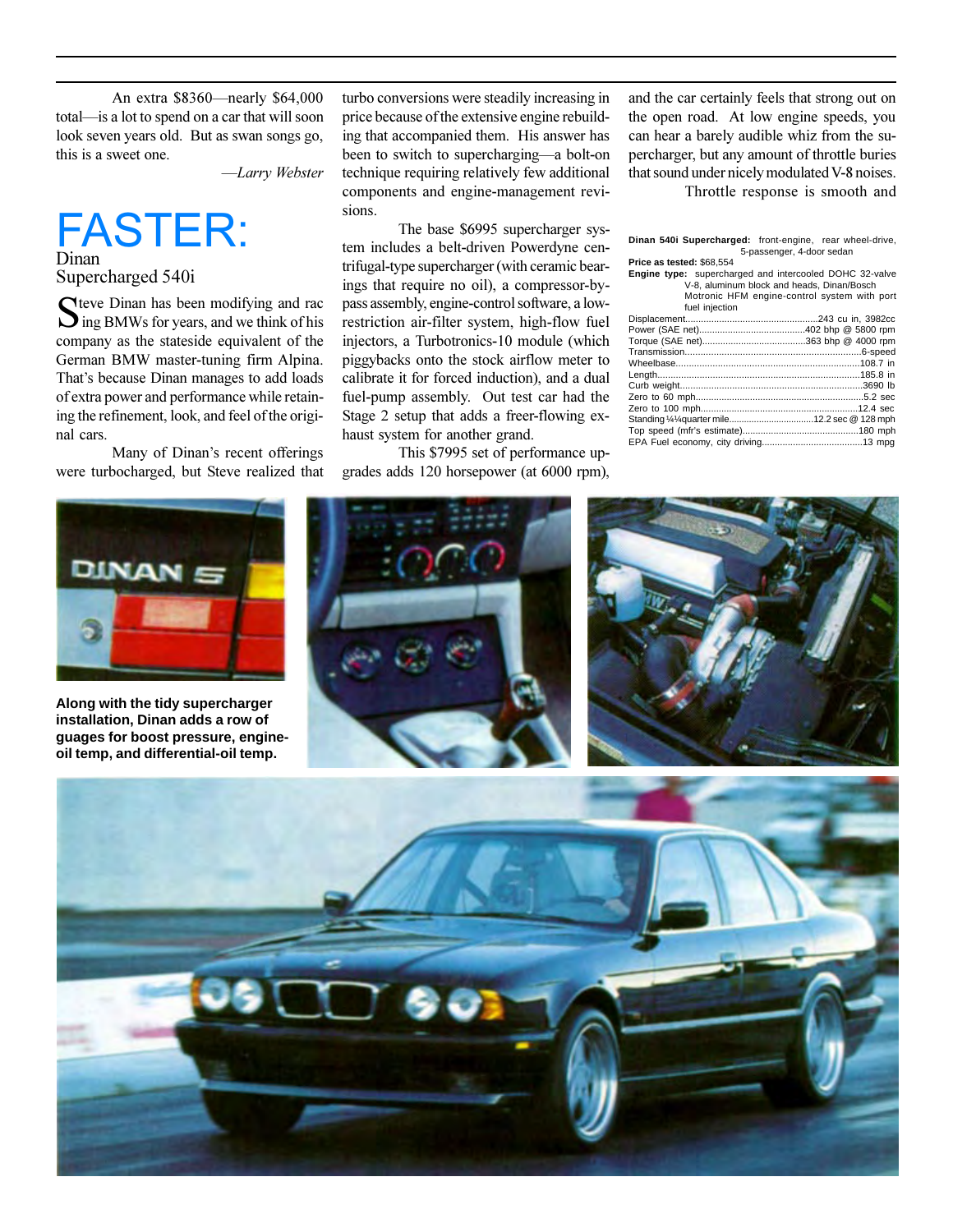### **F A S T , F A S T E R , F A S T E S T**



emphatic, wafting the car away with elastic ease. And the urgency builds steadily with engine revolutions, until the car is rocketing along on five pounds of boost ahead of a pleasant baritone tailpipe tune. It feels, well, like an extra-strong BMW 540i, with more of the same eager throttle response, more effortless acceleration, and even more flexibility.

Launching the car for the best acceleration times proved a bit difficult on the Sears Point Dragstrip in northern California because of wheelspin and fairly pronounced axle hop, resulting in a less that spectacular 0-to-60 time of  $5.2$  seconds-0.6 second quicker than the 540i Sport. But the markedly quicker quarter-mile showcased the car's increased power, with a time 0.6 second shorter and a speed advantage of 8 mph.

That's just the drag strip. In every other way, the Dinan car rewards its driver by gulping huge chunks of space in response to digs at the throttle, then turning obediently and holding the road with remarkable tenacity for such a large car. That's because Dinan fits suspension and brake conversions, too. Our car wore a Stage 4 suspension, including adjustable Koni shocks, beefier springs, adjustable anti-roll bars, camber plates for the front wheels, and a camber-adjustable rear

subframe. The cost: \$1739. But there are more affordable kits available-the Stage 1 shock-and-spring package runs just \$789.

Nine-inch-wide 17-inch Dinan wheels and hub extenders add \$1078, not counting the 40-series Toyo Proxes FIS tires fitted to our test car. Most impressive of all were the brakes, which were lifted directly fro the BMW M division catalog. Intended for 850CSi, the 13.6-inch rotors and four-pot calipers annul speed like a drag chute, and we deeply regret not having had time to run brake test. Another time, perhaps. After all, with a car like this you need an excuse for another drive.

*Barry Winfield*

*Dinan Performance Engineering, 150 S. Whisman, Mountain View, California; 415-962-9401*